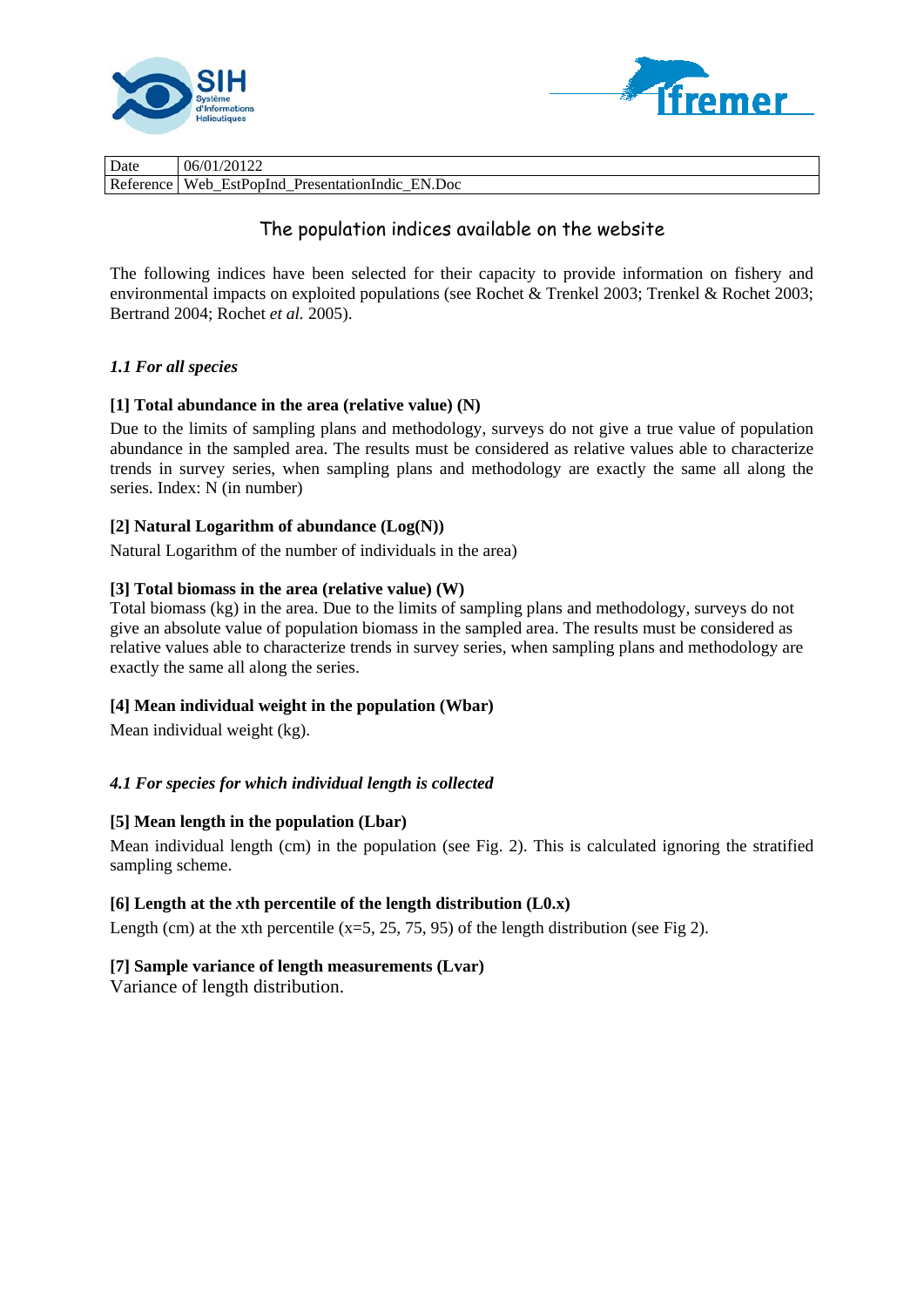

**Figure 2. Schematic representation of the metrics related to body length.** 

## **[8] Methodology**

All the indices are calculated for the whole area considered taking account of the stratified sampling design with the exception of length-based metrics.

Symbols used :

| Data         | Description                                                   |
|--------------|---------------------------------------------------------------|
| $N_{i}(t)$   | Index of total abundance for the species i                    |
| $N_{l,i}(t)$ | Index of abundance in the class 1 for the species i           |
| Bi<br>(t)    | Index of total biomass for the species i                      |
| Α            | Surface of the stratum i                                      |
| $a_{k,j}$    | Swept area for the haul k in the stratum j                    |
| $y_{l,i}$    | Catch number in the size class 1 for the species i            |
| $y_{i,k,j}$  | Catch number for the species i in the haul k in the stratum j |
| W<br>i.k j   | Catch weight for the species i in the haul k in the stratum j |

■ Total abundance in the area : **N** 

$$
N_i = \sum_j N_{i,j} = \sum_j A_j \sum_{k=1}^{nj} y_{i,k,j} / \sum_{k=1}^{nj} a_{k,j} \qquad Var(N_i) = \sum_j \frac{A_j^2}{n_j - 1} \sum_{k=1}^{n_j} \left( \frac{y_{k,j}}{a_{k,j}} - \frac{\sum_{k=1}^{n_j} y_{k,j}}{\sum_{k=1}^{n_j} a_{k,j}} \right)^2
$$

Total biomass in the area: **W**

$$
W_i = \sum_j W_{i,j} = \sum_j A_j \sum_{k=1}^{n_j} w_{k,j} / \sum_{k=1}^{n_j} a_{k,j} \qquad Var(W_i) = \sum_j \frac{A_j^2}{n_j - 1} \sum_{k=1}^{n_j} \left( \frac{w_{k,j}}{a_{k,j}} - \sum_{\substack{k=1 \ k \neq j}}^{n_j} w_{k,j} \right)^2
$$

*n j*